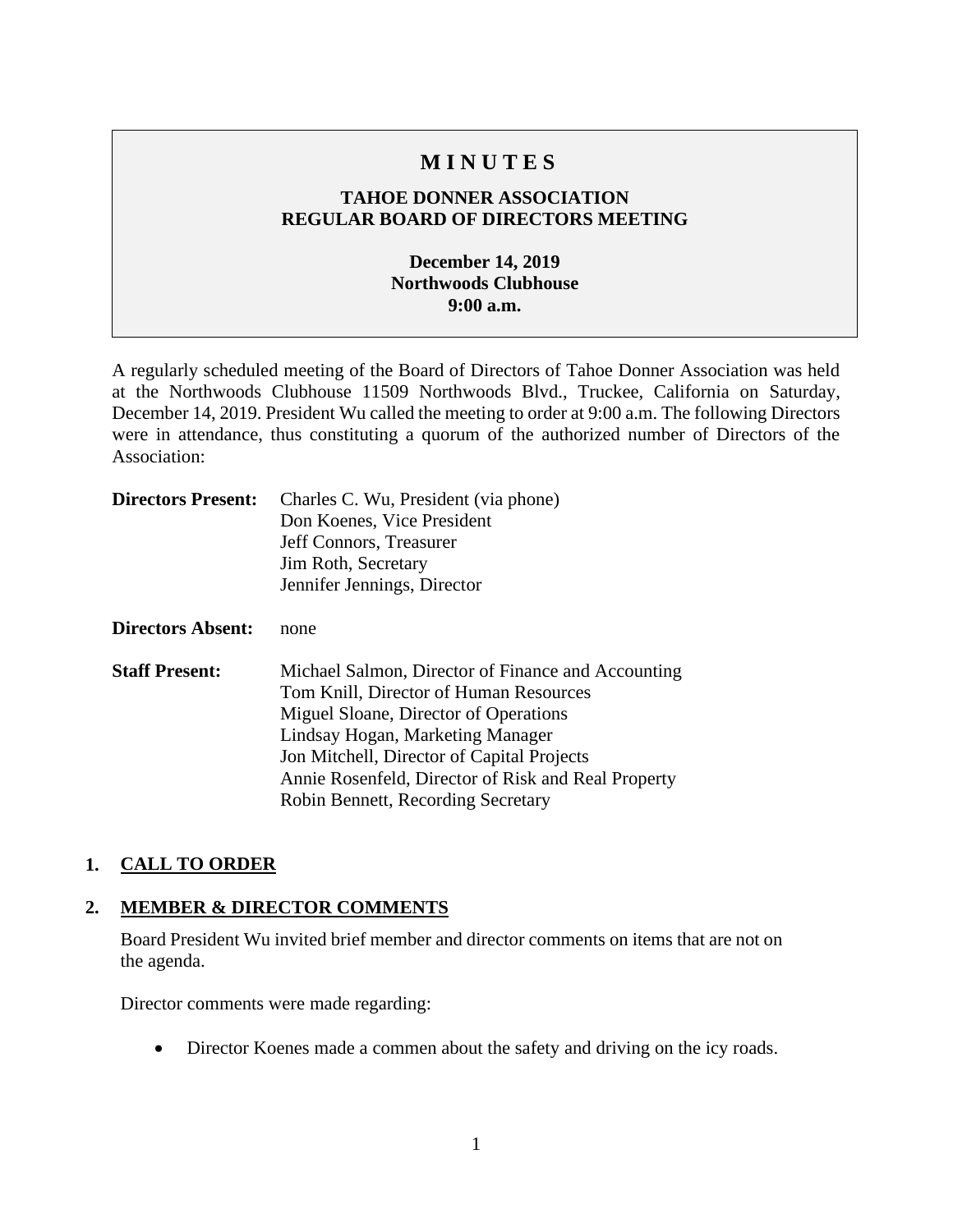Member comments were made regarding:

Director Koenes read two comments that were emailed on 12/14/19

- What are the consulting tasks that the Board has/is assigning to Mike Shellito per the 12/3 and 12/4 executive session minutes?
- Why wasn't/weren't the/these tasks set forth in the executive session minutes to keep the membership informed per the Board's commitment to "transparency"?

Members may submit additional comments by email to the Board of Directors at [board@tahoedonner.com.](mailto:board@tahoedonner.com) (Members are recognized to comment on agenda items as they occur).

# **3. ACTION: CONSENT CALENDAR**

(Board of Directors)

Items listed under the Consent Calendar are considered to be routine and were acted on as follows:

- November 15, 2019 Meeting Minutes
- November 22, 2019 Meeting Minutes
- November 23, 2019 Meeting Minutes

Executive Session Report

o October 17, 2019

- o October 19, 2019
- o November 1, 2019
- o November 8, 2019
- o November 14, 2019
- o November 15, 2019
- o November 22, 2019
- o November 23, 2019
- o December 3, 2019
- Elections DP for Inspector of Elections
- 5501 Report October
- Transfer of Funds Authorization

Director Connors would like to remove the transfer of funds item for further discussion. Director Koenes moved the Executive Session report 12/3 and 12/4 due to a member comment.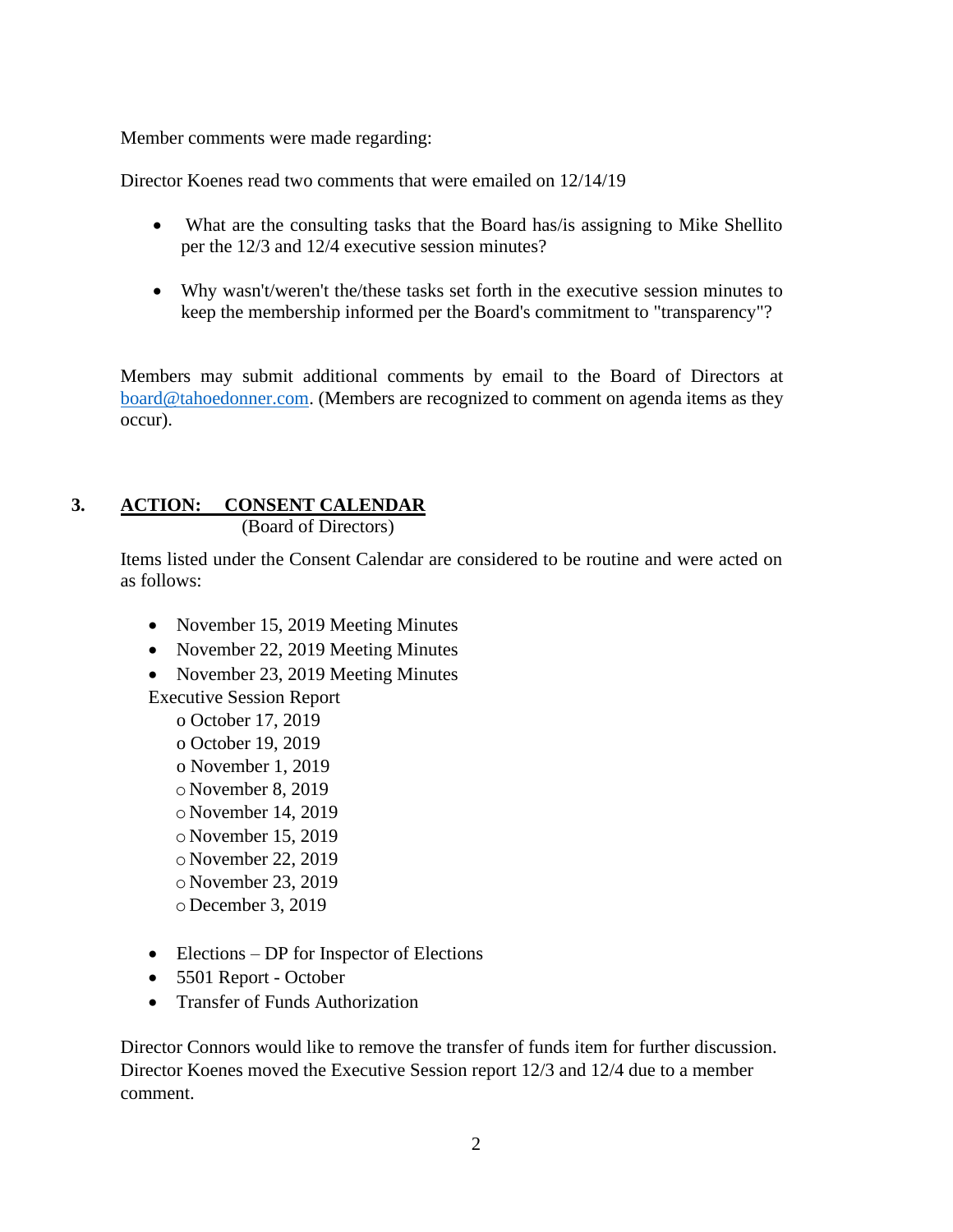Director Koenes moved to approve the consent calendar seconded by Director Connors Motion passed:  $5 - 0$ 

After discussion, Director Wu moved to approve the 12/3 and 12/4 Executive Session report seconded by Diretor Koenes Motion passed:  $5 - 0$ 

Director Koenes read a member comment that was emailed to the Board. Director Wu stated that we can disclose the task that the Board has assigned to Mike Shellito.

Director Roth reported out on the two executive sessions that took place on December 6 and 9<sup>th</sup>. These reports will also be on the January agenda for approval.

## **4. COMMITTEE / TASK FORCE REPORTS**

(Committee/Task Force Chairs)

The Board of Directors reviewed the Committee / Task Force written minutes and reports as a routine monthly procedure.

Director Wu commented on the survey in the General Plan report about Trout Creek and the impacts. He also asked the status of the capital projects survey. Lindsay Hogan, Director of Marketing gave an update on the status of the Capital Projects survey.

Director Koenes, made a brief comment on the Architectural Standards Committee report.

## **5. DISCUSSION: SENIOR TRANSITION TEAM UPDATE**

(Annie Rosenfeld, Miguel Sloane, and Michael Salmon)

The Senior Transition Team Annie Rosenfeld, Miguel Sloane, and Michael Salmon gave an update to the Board on Operations, Risk Management and Real Property as well as a Financial update. Michael Salmon, stated that the annual assessment payments are looking good we have received approximately 1,000 payments which is 13% more at this time then last year.

In addition to Annie Rosenfeld's update, she mentioned that we have been plowing Burmgarten parking lot as requested by homeowners and stated that the soft surface does not withstand the equipment that we use therefore it causes damage to the parking area.

Director Koenes asked about the meetings that are mentioned in the report and that he wasn't aware of any meeting or task force being created.

Director Connors gave Miguel authorization to put a draft together of an amenity access policy for the board to review.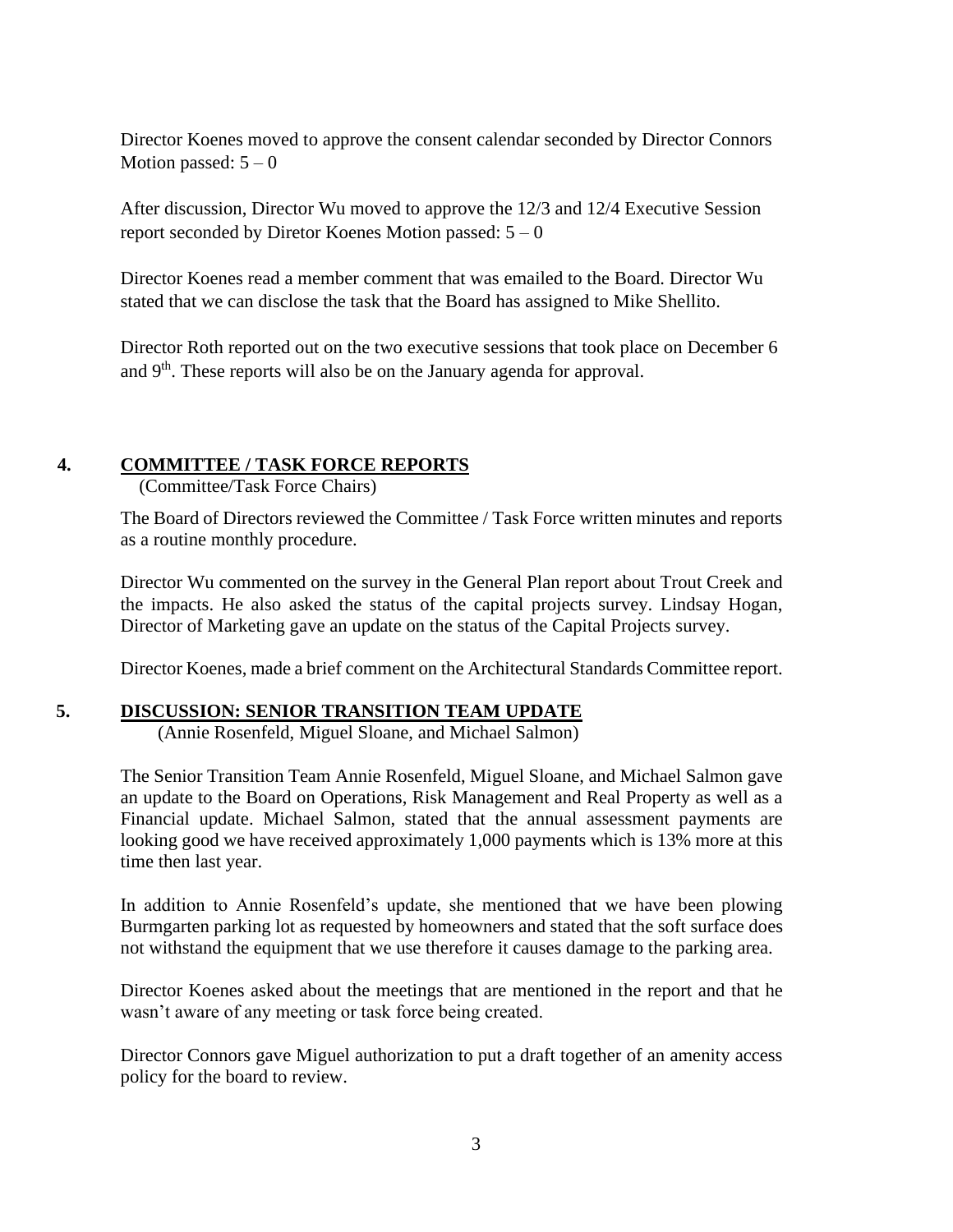Director Wu added two objectives for the senior transition team 1. Financial Transparency 2. Professional Development

#### **6. ACTION: GENERAL MANAGER TRANSITION**

(Board of Directors)

Director Wu congratulated the team and mentioned that has observed various meetings and is impressed by the team. He also gave an update on the General Manager transition. The Board has put together an RFP 7 recruiters received the RFP and the Board is in process of interviewing 5 of them and trying to narrow down in executive session. Director Koenes provided information on the agreement with Mike Shellito and the tasks that he has been assigned.

Director Wu mentioned the Charter for the search committee and asked Director Koenes to explain the charter. There was discussion on the number of members to be appointed. Director Koenes stated that he entered that number of 7 as a placeholder that number is up for discussion. We have received 15 emails from homeowners and the more input the better.

Director Connors moved to elimate all homeowners that did not provide background seconded by Director Wu. Director Connors then withdrew his motion.

Director Jennings would like to have the HR Committee approve the homeowners and discuss with Mike Shellito.

There was board consensus to have the HR Committee review the homeowner emails and appoint the members for the task force.

Director Wu moved to approve the charter with removing the number of members listed seconded by Director Roth. Motion Passed:  $5 - 0$ 

Director Wu moved to accept all homewoners that submitted interest in the task force second by Jim Roth. Motion Passed:  $4-0$ Director Jennings Abstain

# **7. BREAK**

## **The Board Adjourned to break at 10:40 a.m.**

## **The Board reconvened at 10:55 a.m.**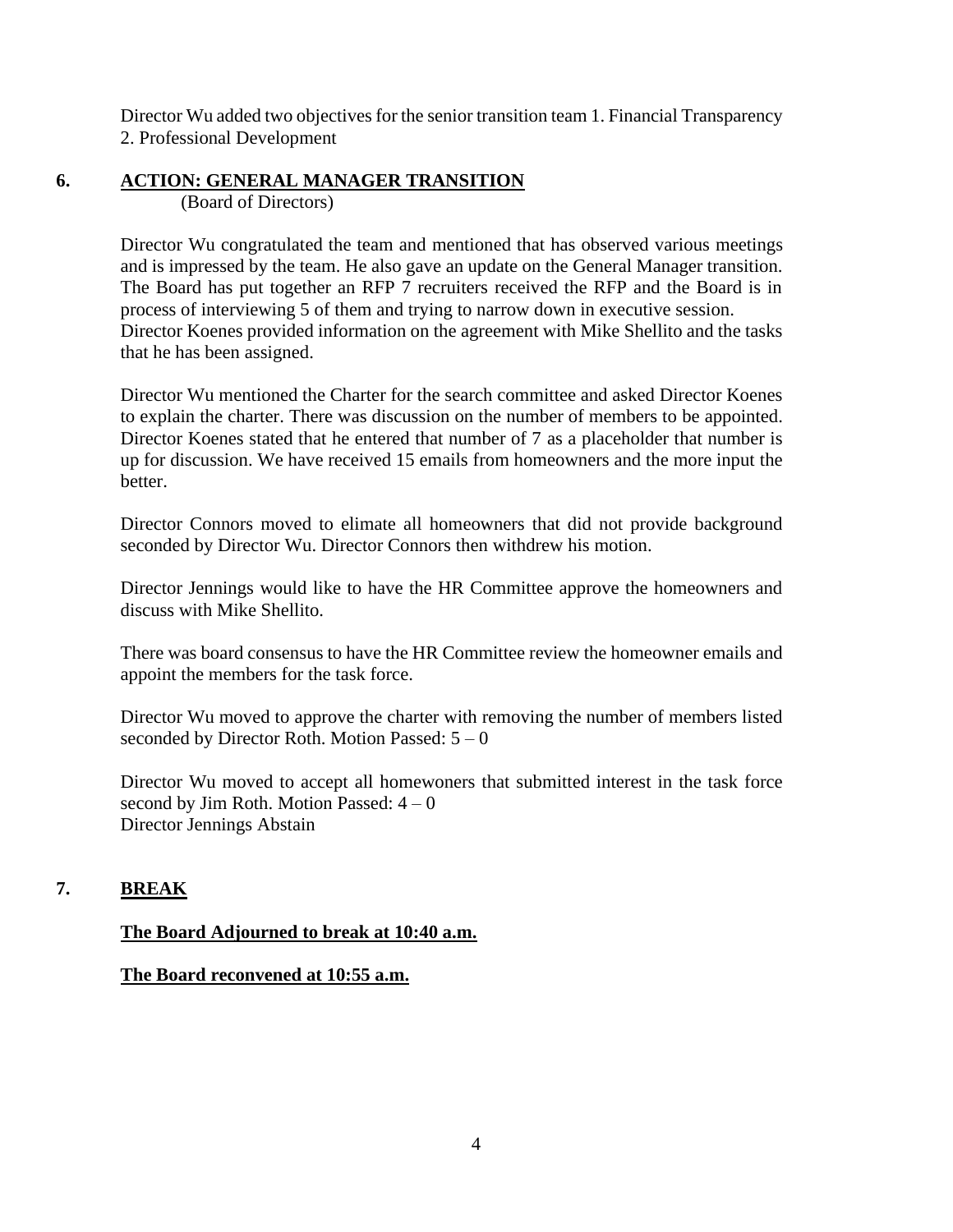## **8. ACTION: 2020 ARCHITECTURAL STANDARDS FEE AND FINES SCHEDULE 45-DAY NOTICE**

(Rod Whitten, Chair of the Architectural Standards Committee)

Rod Whitten reviewed the worksheet fees schedule with the Board of Directors.

After brief discussion, Director Jennings moved to approve the 45 day notice in increase in fees seconded by Director Connors. Motion Passed: 5 - 0

## **9. ACTION: COMMITTEE CHARTERS AND COMMITTEE APPOINTMENTS** (Board of Directors)

The Board of Directors reviewed the current charter for each committee and discussed the red line versions with proposed amendments.

The Board of Directors also reviewed the decision papers with reappointments and new appointment applications by each committee.

Architectural Standards Apoointments –

Director Wu moved to approve the appointments seconded by Director Jennings Motion Passed:  $5 - 0$ 

Covenants Committee Assignments –

After discussion of the revised committee charter Director Connors moved to approve the charter seconded by Director Koenes. Motion Passed: 4 – 1

Director Jennings moved to approve the reaapointments as regular members with Len Leclerc alternate and Fred Zapponi as a regular member seconded by Director Roth. Motion Passed:  $5 - 0$ 

#### Elections

After brief discussion, Director Jennings moved to approve the charter seconded by Director Wu. Motion Passed:  $5 - 0$ 

Director Jennings moved to approve reappointments seconded by Director Wu. Motion Passed:  $5 - 0$ 

Director Connors stated that he spoke with Michael Salmon, Director of Finance and Accounting at the break and wanted to discuss the Authorization of Transfer of Funds that was removed from consent.

Michael Salmon briefed the board on the resolution and revised resolution reviewed by legal. The Board will continue this discussion later.

Finance Committee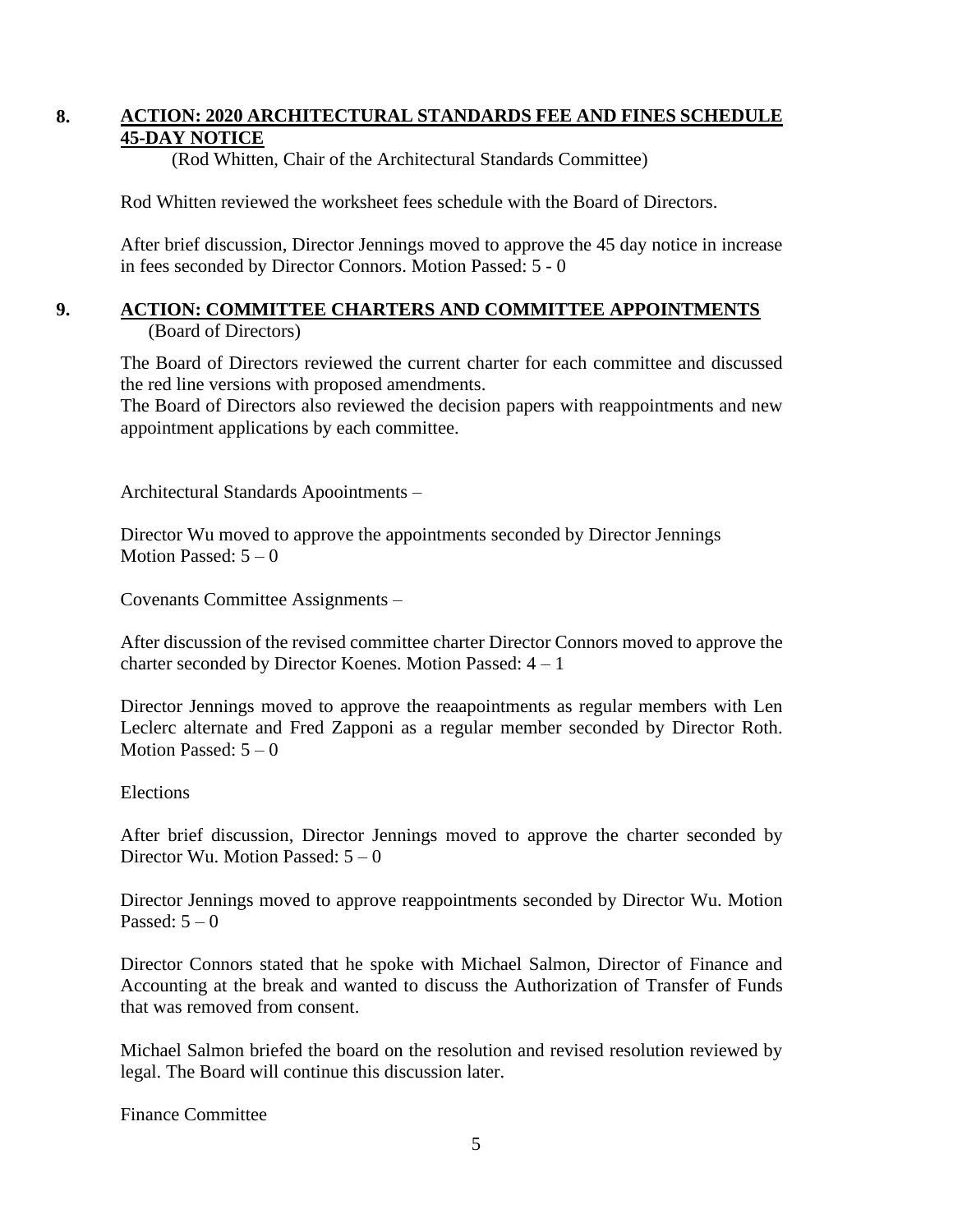After discussion, Director Koenes moved to table the charter and appointments to the January meeting seconded by Director Roth. Motion Passed:  $5 - 0$ 

General Plan Committee

After discussion, Director Jennings moved to table this charter to the January meeting seconded by Director Roth. Motion Passed:  $5 - 0$ 

Director Koenes moved to table the reappointments to January seconded by Director Jennings. Motion Passed: 5 – 0

It was stated that the members due to expire will extend one month.

Giving Fund-

After discussion, Director Jennings moved to approve the revised charter amendments seconded by Director Wu. Motion Passed: 5 - 0

Director Jennings moved to approve the members on the committee list seconded by Director Koenes. Motion Passed: 5 – 0

## **10. ACTION: DOWNHILL SKI BUILDING REMODEL OR REBUILD WORKSHOP** (General Plan Committee and Jon Mitchell, Director of Capital Projects)

Jon Mitchell, Capital Projects Director provided a presentation to the board on the downhill ski building project.

After discussion, Director Jennings moved to approve option 1 on the decision paper, approval of the GPC and Downhill Ski Resort Subcommittee recommendation to move forward with a complete replacement/new structure for the downhill ski lodge and move out of Stage 3 – Conceptual Design and into Stage 4- Final Design. seconded by Director Roth. Motion Passed: 4 – 1 Director Connors No.

#### **11. LUNCH**

Taken at 1:00 p.m. the Board of Directors will return to item 12.

The Board reconveyned at 1:15 p.m. to Executive Session.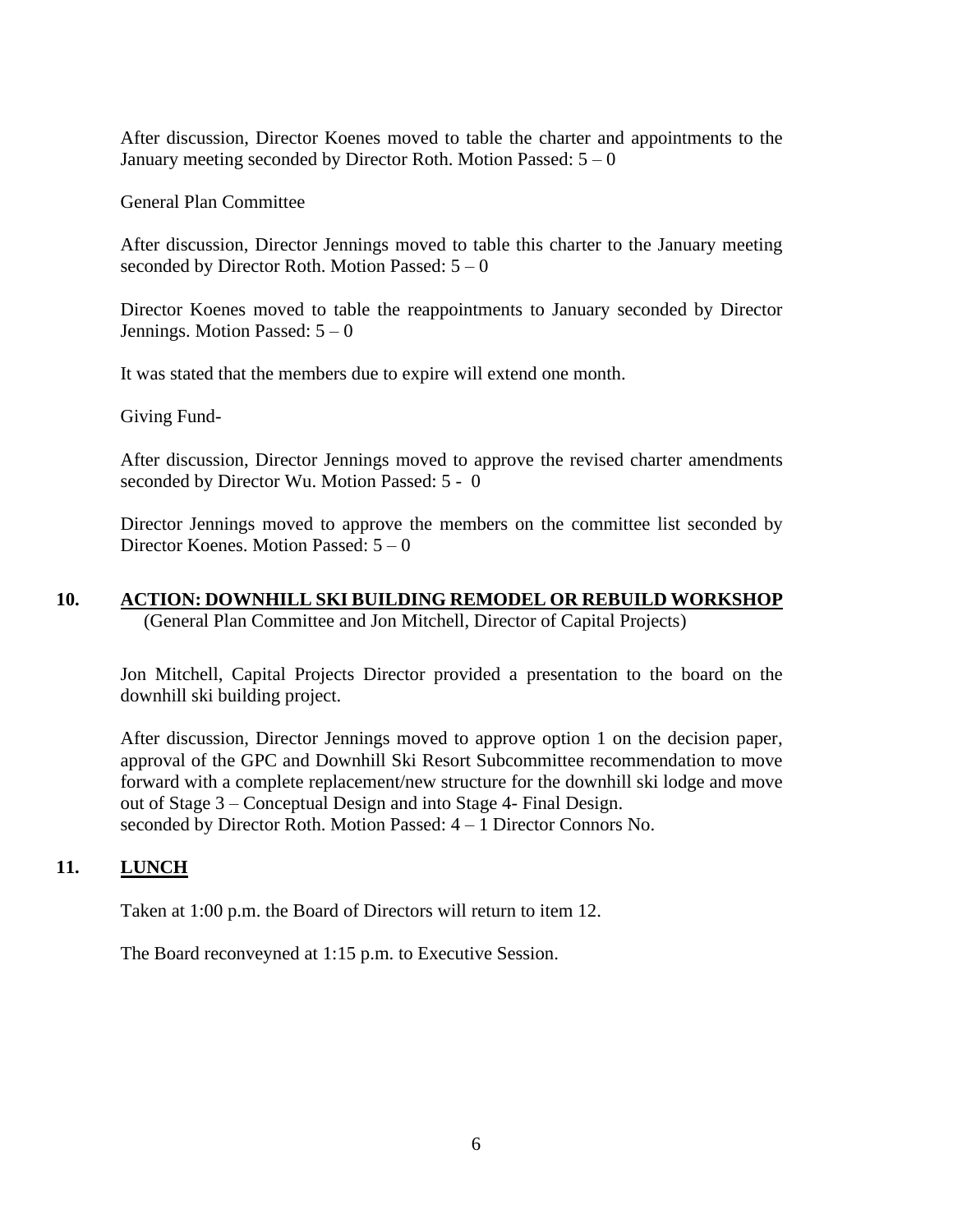## **12. EXECUTIVE SESSION (closed to members)**

At 3:00 p.m. the Board reconveyned to open session.

The Board of Directors reviewed the revised resolution on the authorization to transfer funds.

After discussion, Director Connors moved to approve the resolution adding language to paragraph 4 seconded by Director Roth. Motion Passed:  $5 - 0$ 

There was consensus by the board to name the 14 homeowners accepted for the task force

Karen Heitzman Peggy Jensen Edward Everett Charlie DeLoney Steven Meyers Dan Muelrath Sharon Ferrigno Jean Pierre Patkay Pat Gemma John Maciejewski Janet Keeter Tanya Wolfe Rob McCray Elizabeth Creger

Director Roth would like to reschedule the January 25 meeting due to conflicts. After discussion the consensus by the Board was Friday, January 31 with confirmation early in the week so notice can be given to the membership.

At 3:35 p.m. the Board of Directors adjourned back to executive session.

## **13. ADJOURNMENT**

There was board consensus to adjourn the meeting at <u>each</u>, p.m.

Submitted by:

Jim Roth, Board of Directors Secretary

\_\_\_\_\_\_\_\_\_\_\_\_\_\_\_\_\_\_\_\_\_\_\_\_\_\_\_\_\_\_\_\_\_\_\_\_\_\_